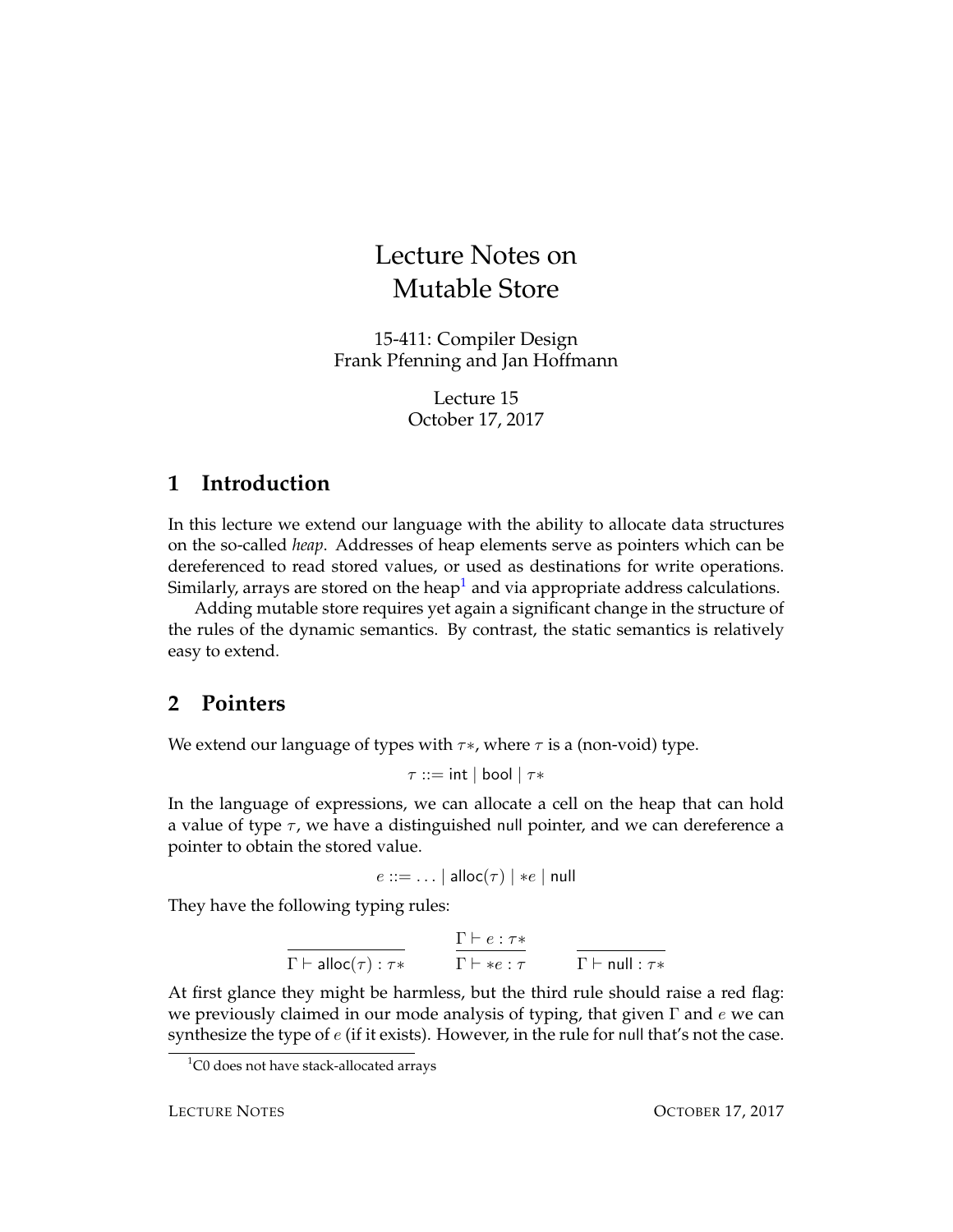# **3 Detail: Typing** ∗null

We cannot synthesize a *definite* type for null. Unfortunately, we also cannot, in general, know what type to check an expression against. So we'll synthesize an indefinite type, let's call it any  $\ast$ , the type of a pointer to data of potentially any type.

Now we have to walk through all the constructs in the language to see whether we can resolve any ∗, assuming it can only arise for null. Let's consider *pointer equality* first, that is, an expression  $p == q$  where p and q are pointers. If p and q both have definite type  $\tau\ast$ , we just treat it as well-typed. If one has type  $\tau\ast$  and the other  $\tau'$ \* for  $\tau \neq \tau'$ , we reject the comparison as ill-typed. If one is definite  $\tau$ \* and the other indefinite, we allow the comparison, because the indefinite type has only one value (null) which can be compared to a pointer of any definite type. If both are indefinite, we would be comparing null with null, which is also fine.

One way to capture this is to have a so-called *type subsumption rule* that allows a "silent" transition:

$$
\frac{\Gamma\vdash e: any*}{\Gamma\vdash e: \tau*}
$$

Then three rules suffice for our overloaded equality:<sup>[2](#page-1-0)</sup>

$$
\cfrac{\Gamma \vdash e_1 : \tau \ast \quad \Gamma \vdash e_2 : \tau \ast}{\Gamma \vdash e_1 = e_2 : \text{bool}}
$$
\n
$$
\cfrac{\Gamma \vdash e_1 : \text{int} \quad \Gamma \vdash e_2 : \text{int}}{\Gamma \vdash e_1 = e_2 : \text{bool}}
$$
\n
$$
\cfrac{\Gamma \vdash e_1 : \text{bool} \quad \Gamma \vdash e_2 : \text{bool}}{\Gamma \vdash e_1 = e_2 : \text{bool}}
$$

A difficulty arises with the dereferencing operator: ∗null would have *any* type, which means it could essentially appear anywhere. Of course, when run, it will always yield an exception, since dereferencing the null pointer is disallowed. We therefore rewrite our earlier rule to disallow dereferencing values of indefinite type.

$$
\frac{\Gamma \vdash e : \tau \ast \quad \Gamma \not\vdash e : any \ast}{\Gamma \vdash \ast e : \tau}
$$

In particular ∗null is disallowed, and so is  $*(b \text{ ? null : null})$  and variants thereof, because the conditional still has indefinite type  $any*$ . Of course, indefinite types are not part of the source language and only used internally during type checking.

### **4 Dynamic Semantics for Pointers**

A value of type  $\tau$ \* is just an address where a value of type  $\tau$  is stored, or the special address 0. Allocation returns an unused address, and dereferencing the pointer retrieves the stored value. But where is the store? We currently only carry an

<span id="page-1-0"></span> $2$ Actually, in this language fragment just one would suffice, since elements of all types can be compared for equality.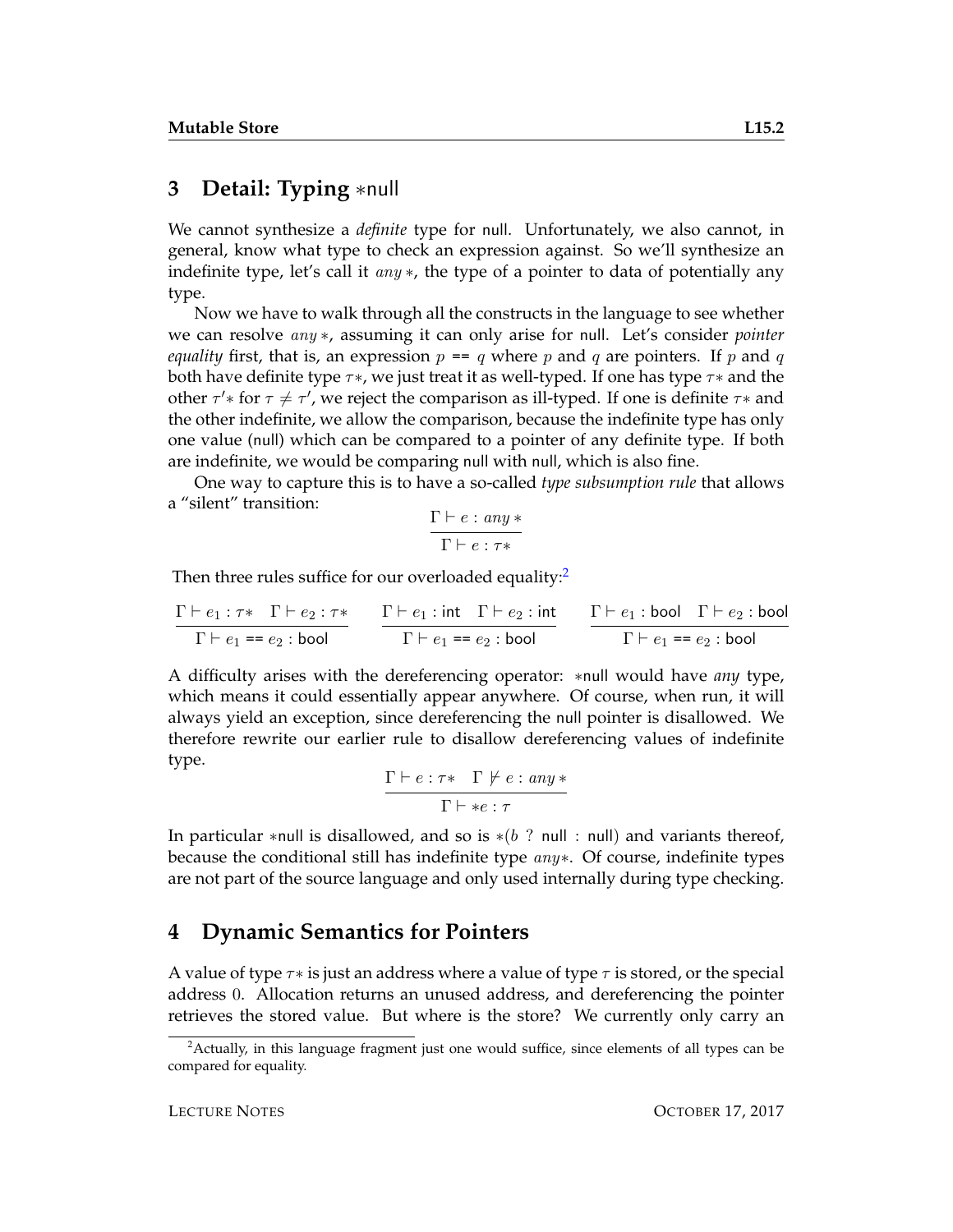environment  $\eta$  that maps variables to their values. We now also carry a *heap* H that maps addresses to stored values.

A question that arises is how we should represent addresses, that is, the domain of the heap  $H$ . One possibility would be to say that addresses have 64 bits like in our target architecture. The benefit of this approach is that the abstract machine remains very close to the real machine on which compiled programs execute. The downside is that we only have a finite amount of addresses and that we can run out of memory: for example if we allocate space for an integer  $2^{64}$  times then execution will get stuck or have to throw an exception. At first sight, this seems to be a good specification. However, what if the runtime provides a garbage collector that automatically frees memory that is not reachable from the stack anymore? Then our dynamic semantics would potentially require to throw an out of memory exception even though there is still plenty of memory left.

To deal with all possible implementations and behaviors of the operating system, we are treating memory failures in the same way we treat stack overflow. We do not model them in the high-level dynamic semantics but allow that they can happen at runtime. This is why we assume we have an invite address space and that the heap maps natural numbers to values.

To keep track of the free memory we also store a pointer to the next available address. For simplicity, we assume that this pointer is part of the heap and stored at a special address next

$$
H: (\mathbb{N} \cup \{\mathsf{next}\}) \to \mathsf{Val}
$$

Evaluation of expressions *may change the heap*, because it may call a function that changes its state. The state of the abstract machine therefore carries heaps, stacks, and continuations.

$$
H \mathbin{;} S \mathbin{;} \eta \vdash e \rhd K
$$

Here the semicolon ';' is just a separator between the heap  $H$ , the stack  $S$ , and the current environment  $\eta$ .

*Given heap* H*, stack* S*, and environment* η*, we evaluate expression* e *with continuation* K*.*

Execution of statements is similarly generalized.

All the prior transition rules leave the heap unchanged. For example

 $H : S : \eta \vdash e_1 \odot e_2 \triangleright K \longrightarrow H : S : \eta \vdash e_1 \triangleright (\_ \odot e_2, K)$ 

In the following, we present the new rules for manipulating pointers. The expression null evaluates to the address 0. Allocation returns a fresh address  $a$  and maps it to an appropriate default value in the new heap.

$$
H; S; \eta \vdash \mathsf{null} \triangleright K \longrightarrow H; S; \eta \vdash 0 \triangleright K
$$
  

$$
H; S; \eta \vdash \mathsf{alloc}(\tau) \triangleright K \longrightarrow H[a \mapsto \mathsf{default}(\tau), \mathsf{next} \mapsto a + |\tau|] ; S; \eta \vdash a \triangleright K
$$
  

$$
a = H(\mathsf{next})
$$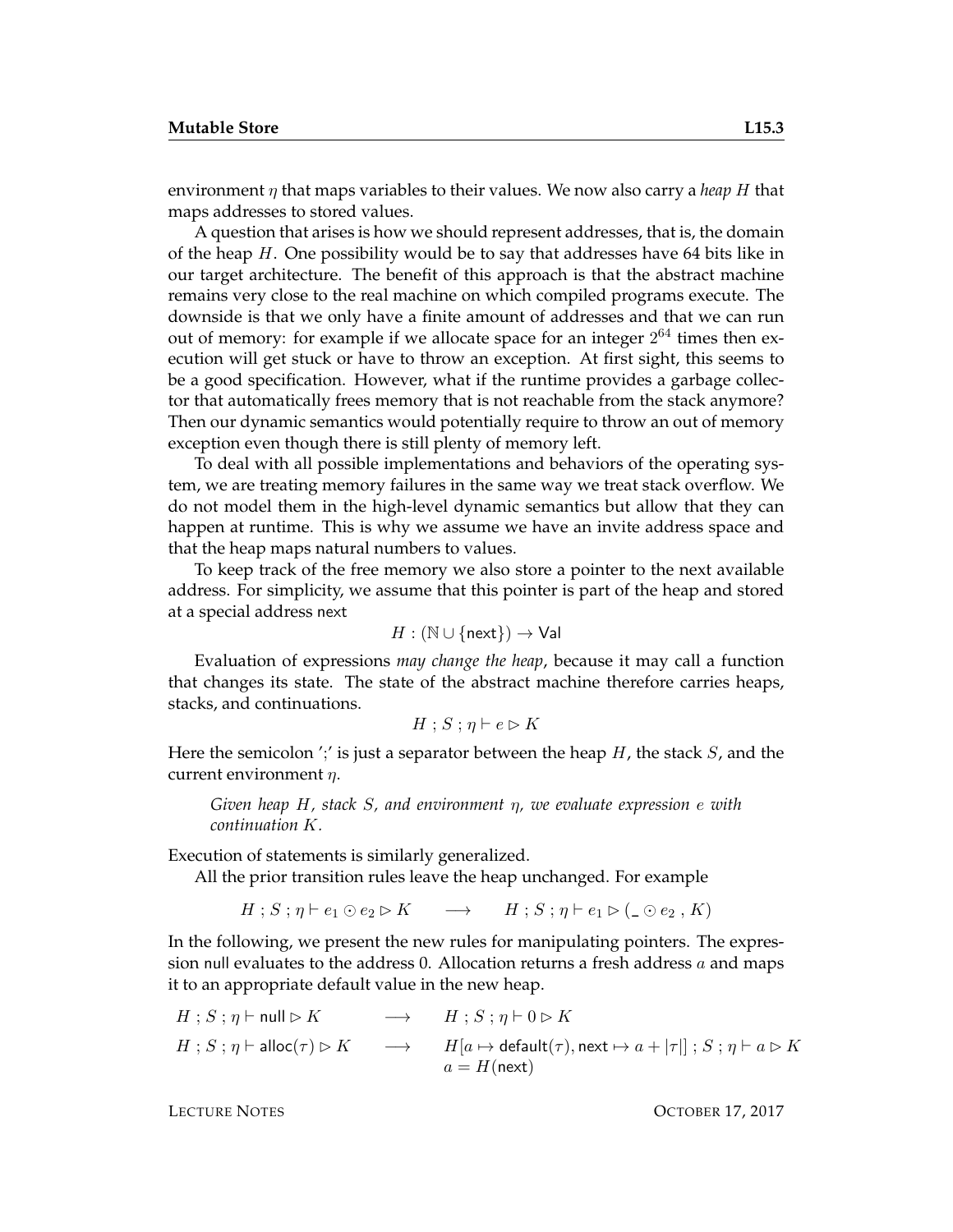Freshly allocated cells are initialized with a default value for the type  $\tau$ . In the implementation, this is arranged to always be 0 (in whatever word length required by the size of  $\tau$ ). For booleans this means false, for integers 0 and for pointers null in the source language.

For the implementation of this rule, we need to know the sizes of each type. This is, of course, highly dependent on the processor architecture and conventions. For this course, we compile to x86-64, in which case we have:

$$
|\text{int}| = 4
$$
  
\n|bool| = 4  
\n
$$
|\tau *| = 8
$$
  
\n
$$
|\tau|| = 8
$$

Of course, 8 does not correspond to the real sizes of the (unbounded) addresses that we have at the high level. But this is not important as we only need to provide a accurate model of the target and not implement this exact model. In the target code, addresses will have 64 bit.

Dereferencing a pointer just retrieves from the address, assuming it is not 0. If it is 0, we raise the memory exception mem, which for us will be the signal SIGUSR2 (12) on our architecture. (We use SIGUSR2 instead of the obvious choice, SIGSEGV, for two reasons: it allows us to better distinguish stack overflow, and it allows us to distinguish "accidental" and "on purpose" memory errors.)

$$
H; S; \eta \vdash *e \rhd K \longrightarrow H; S; \eta \vdash e \rhd (*_-, K)
$$
  
\n
$$
H; S; \eta \vdash a \rhd (*_-, K) \longrightarrow H; S; \eta \vdash H(a) \rhd K \quad (a \neq 0)
$$
  
\n
$$
H; S; \eta \vdash a \rhd (*_-, K) \longrightarrow \text{exception}(mem) \quad (a = 0)
$$

In order to implement this correctly at a lower level of abstraction, we need to know the size of the data stored at location  $a$  in  $H$ . Because of our conventions, this would always be 4 or 8; in C, other sizes would be possible.

This leaves us with a puzzle: how do we *write* to memory? In C0 (and C) this is accomplished via assignments where the left-hand side dictates the destination of the write operation. These are sometimes called *l-values*, where l stands for *left-hand side*.

### **5 Writing to Heap Destinations**

We define *destinations* (or *l-values*)

$$
d ::= x \mid *d
$$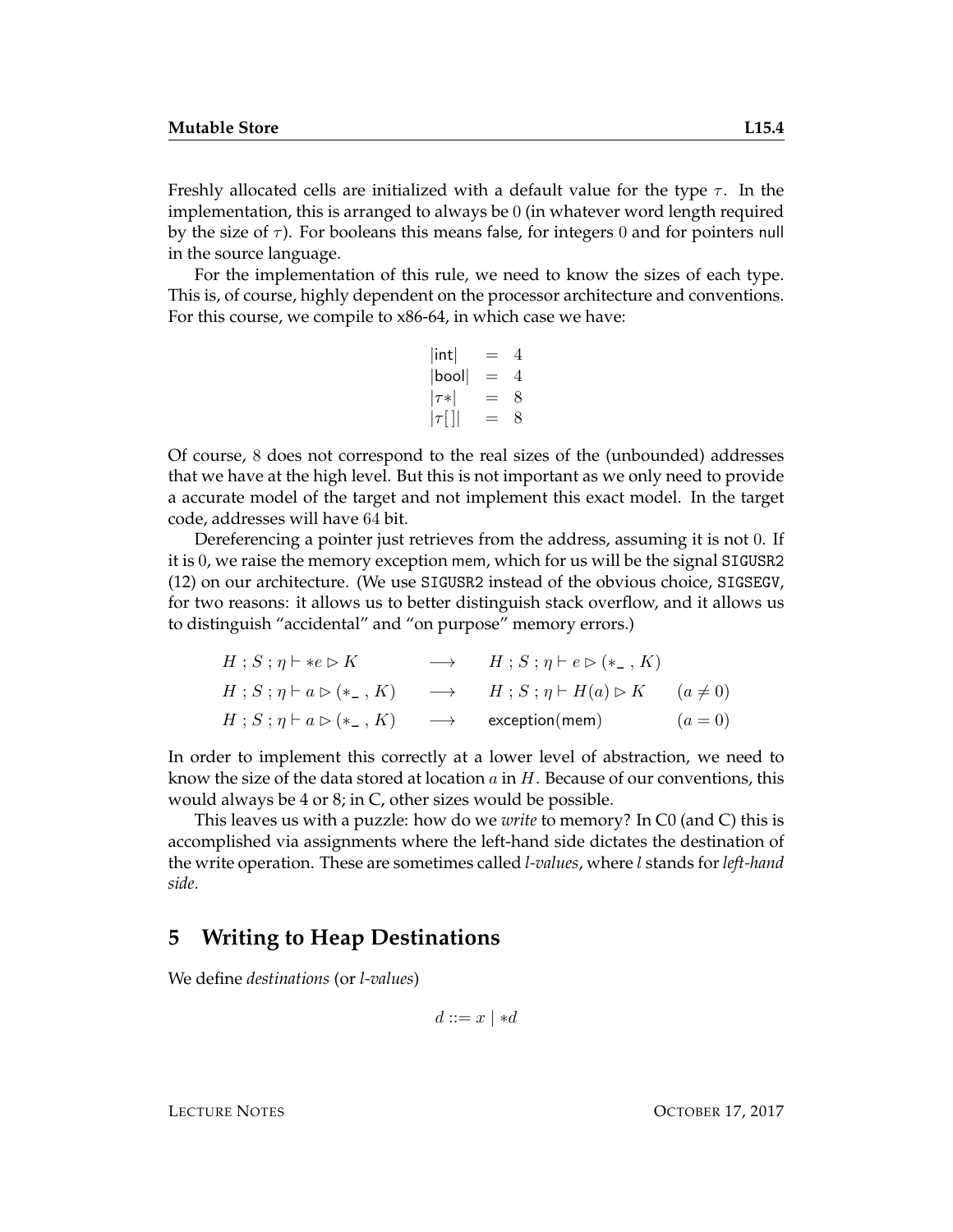Adding arrays and structs will add more kinds of destinations. Every kind of destination is also a valid expression, so we can just type destinations as expressions.

$$
\frac{\Gamma \vdash d : \tau \quad \Gamma \vdash e : \tau}{\Gamma \vdash \mathsf{assign}(d, e) : [\tau']}
$$

Recall that in typings of statements,  $\tau'$  is the return type of the function that we are currently typing. The rule for assignment is valid for every  $\tau'$ .

In the operational semantics we now distinguish variables from other destinations, since variables are on the stack (or in registers), while destinations ∗d are on the heap. First, a reminder for assignment if the destination is a variable.

```
H : S : \eta \vdash \mathsf{assign}(x, e) \blacktriangleright K \longrightarrow H : S : \eta \vdash e \triangleright (\mathsf{assign}(x, \_) , K)H; S; \eta \vdash c \rhd (\text{assign}(x, \_), K) \longrightarrow H; S; \eta[x \mapsto c] \rhd \text{nop} \blacktriangleright K
```
If the destination is *not* a variable, we proceed from left to right, first determining the address which is the real memory destination, then evaluating the right-hand side.

$$
\begin{array}{lcl} H\;;\,S\;;\,\eta \vdash \mathsf{assign}(*d,e) \blacktriangleright K &\longrightarrow & H\;;\,S\;;\,\eta \vdash d \rhd (\mathsf{assign}(*\_,e) \;,\, K)\\ H\;;\,S\;;\,\eta \vdash a \rhd (\mathsf{assign}(*\_,e) \;,\, K) &\longrightarrow & H\;;\,S\;;\,\eta \vdash e \rhd (\mathsf{assign}(*a,\_) \;,\, K)\\ H\;;\,S\;;\,\eta \vdash c \rhd (\mathsf{assign}(*a,\_) \;,\, K) &\longrightarrow & H[a \mapsto c] \;;\, S\;;\,\eta \vdash \mathsf{nop} \blacktriangleright K &\quad(a \neq 0)\\ H\;;\,S\;;\,\eta \vdash c \rhd (\mathsf{assign}(*a,\_) \;,\, K) &\longrightarrow &\mathsf{exception}(\mathsf{mem}) &\quad(a = 0)\\ \end{array}
$$

#### **Detail: Evaluating Assignments**

Based on the rules above, what should happen in the following code fragments.

```
\text{int} \ast \uprho = NULL;
*p = 1/0;
```
First we define  $p$  to be 0. Then we evaluate the assignment from left to right. This means we first evaluate  $p$  to 0. Second we evaluate  $1/0$ . This will raise an arithmetic exception, which is therefore the outcome of the execution.

 $int** p = NULL;$ \*\*p =  $1/0$ ;

First we define  $p$  to be 0. Then we evaluate the assignment from left to right. This means we first evaluate \*p. Since the value of p is 0 this raises a memory exception, which is therefore the outcome of the execution.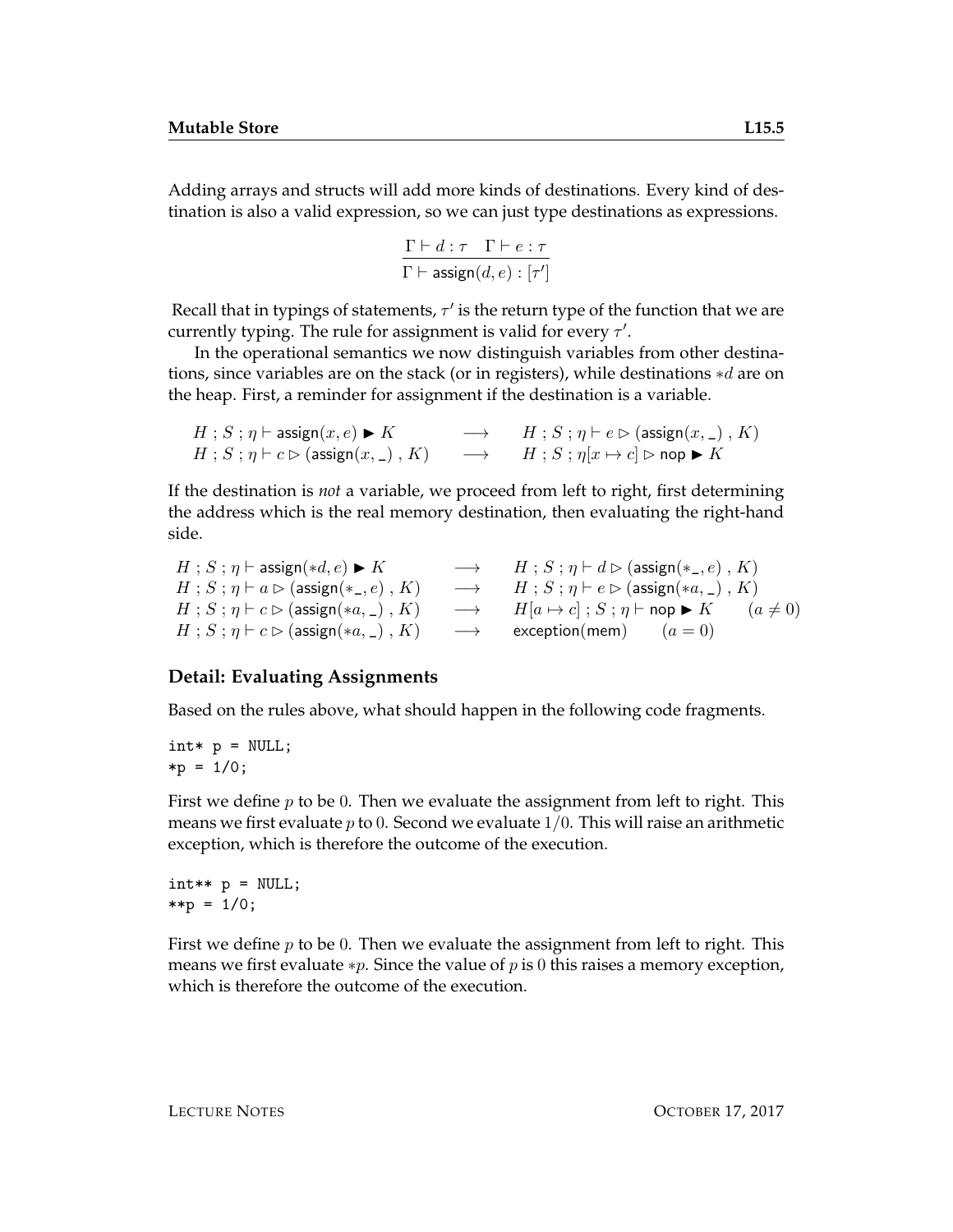### **6 Arrays**

Arrays are in many ways similar to pointers, but there are no null arrays. We'll discuss default arrays below. For now, though, this is a simplification since the typing rules are more straightforward.

| $\tau$ ::= $ \tau $                                                     |                                                                        |  |
|-------------------------------------------------------------------------|------------------------------------------------------------------------|--|
| $e$ ::=    alloc_array $(\tau, e)$   $e_1[e_2]$                         |                                                                        |  |
| $d ::= \dots   d[e]$                                                    |                                                                        |  |
| $\Gamma \vdash e : \mathsf{int}$                                        | $\Gamma \vdash e_1 : \tau \Box \quad \Gamma \vdash e_2 : \mathsf{int}$ |  |
| $\Gamma\vdash$ alloc_array $(\tau,e):\tau\lceil \frac{\Gamma}{2}\rceil$ | $\Gamma \vdash e_1[e_2] : \tau$                                        |  |

The dynamic semantics for allocation obtains a fresh segment of memory and initializes all *n* elements of the array with the default value of type  $\tau$ .

$$
\begin{array}{ccc} H\;;\,S\;;\,\eta \vdash \text{alloc\_array}(\tau,e) \rhd K & \longrightarrow & H\;;\,S\;;\,\eta \vdash e \rhd (\text{alloc\_array}(\tau,\,\_)\;,\,K)\\ H\;;\,S\;;\,\eta \vdash n \rhd (\text{alloc\_array}(\tau,\,\_)\;,\,K) & \longrightarrow & H'\;;\,S\;;\,\eta \vdash a \rhd K & (n \geq 0)\\ & & a = H(\text{next})\\ H'\,=\,H[a\,+\,0|\tau \,]\mapsto \text{default}(\tau),\,\ldots,\,a\,+\,(n-1)|\tau \,]\mapsto \text{default}(\tau),\,\text{next} \mapsto a + n|\tau|]\\ H\;;\,S\;;\,\eta \vdash n \rhd (\text{alloc\_array}(\tau,\,\_)\;,\,K) & \longrightarrow & \text{exception}(\text{mem})\qquad (n < 0)\\ \end{array}
$$

Array access evaluates from left to right and then computes the correct memory address for the value.

| $H$ ; $S$ ; $\eta$ $\vdash$ $e_1$ $[e_2] \triangleright K$                     |                   | $\rightarrow$ $H$ ; $S$ ; $\eta$ $\vdash$ $e_1 \triangleright (\_ [e_2]$ , $K$ )          |                                                  |
|--------------------------------------------------------------------------------|-------------------|-------------------------------------------------------------------------------------------|--------------------------------------------------|
| $H$ ; $S$ ; $\eta$ $\vdash$ $a \triangleright$ ( $\lfloor e_2 \rfloor$ , $K$ ) |                   | $\rightarrow$ $H$ ; $S$ ; $\eta$ $\vdash$ $e_2 \triangleright$ $(a \lfloor . \rfloor, K)$ |                                                  |
| $H$ ; $S$ ; $\eta$ $\vdash$ $i \triangleright$ $(a[\_], K)$                    |                   | $\rightarrow$ $H$ ; $S$ ; $\eta$ $\vdash$ $H(a+i \tau ) \triangleright K$                 |                                                  |
|                                                                                |                   |                                                                                           | $a \neq 0, 0 \leq i <$ length $(a), a : \tau$ [] |
| $H$ ; $S$ ; $\eta$ $\vdash$ $i \triangleright$ $(a \lbrack - \rbrack, K)$      | $\longrightarrow$ | exception(mem)                                                                            | $a = 0$ or $i < 0$ or $i \geq$ length $(a)$      |

There are two significant complications here: where do we obtain the length of the array stored at address a, and where do we get the type  $\tau$ ?

The second is actually easier: when we compile an array access, we will know the type of  $e_1$ . It must be of the form  $\tau$  | for some  $\tau$ . Then we calculate its size *at compile time* and generate code to multiply it by the index i.

Finding the length of the array is actually harder, since it is not known at compile time. This is because array allocation has the form alloc-array( $\tau$ ,  $e$ ) where  $e$  is an arbitrary expression that should evaluate to the number of elements in the array to allocate.

#### **Detail: Storing the Array Length**

One possibility is to allocate a few additional bytes to store the length of the array. This could be layed out as follows, where  $a$  is the address of the array  $A$  with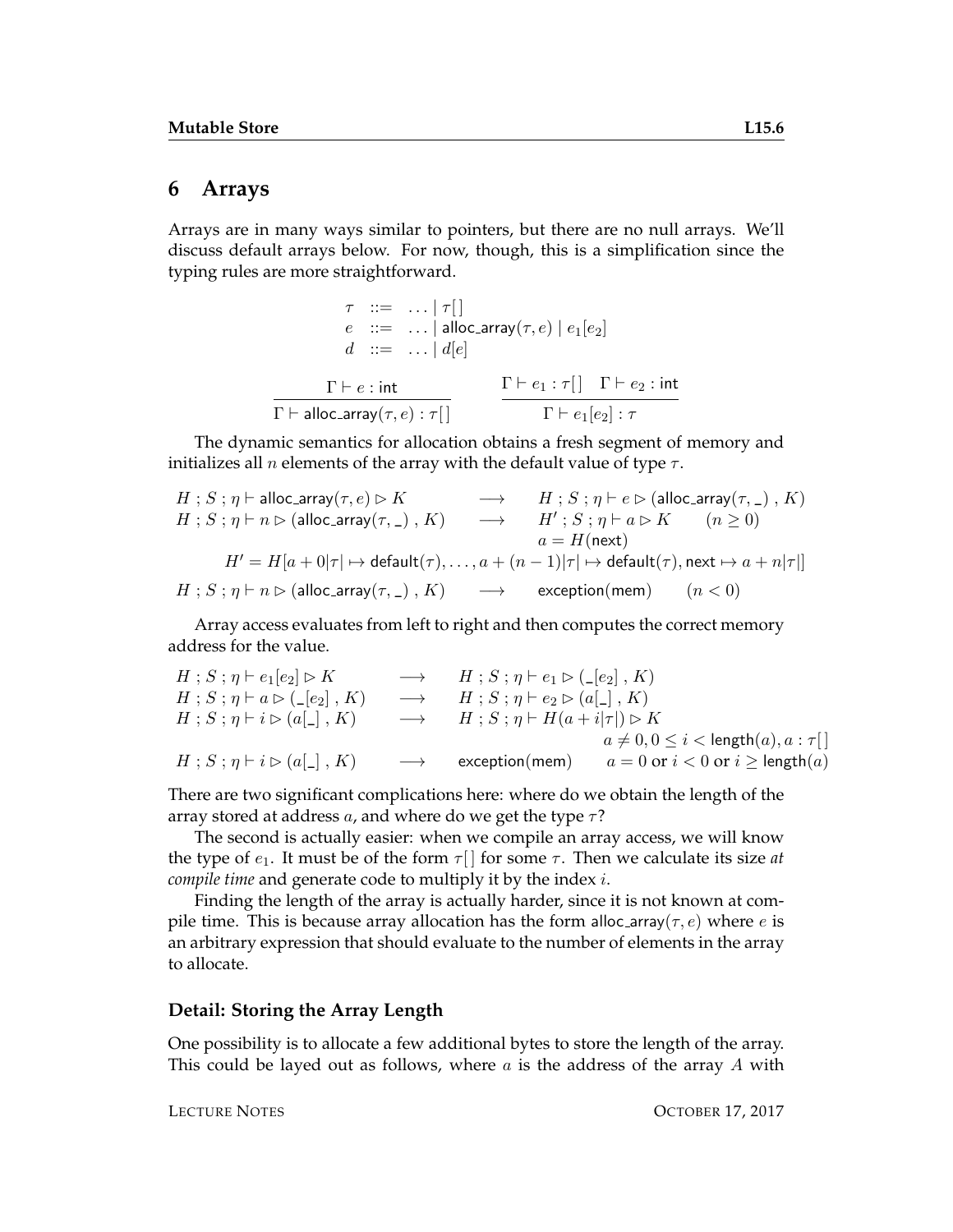elements of type  $\tau$ .



Alternatively, we could lay it out with the address  $a$  pointing to the first array element. This simplifies the address arithmetic, and would also allow passing this pointer directly to C (which would not care about the length information to the left).

| $\, n$ | A[0]                      | $\cdots$ | $\Delta \lceil n \rceil$ |
|--------|---------------------------|----------|--------------------------|
| $a-8$  | $a-4$<br>$\boldsymbol{a}$ |          | $a+(n-1) \tau $          |

The reason we locate the length n at  $a - 8$  and not  $a - 4$  is so that a itself will be aligned at 0 modulo 8, if the whole memory block as returned from calloc is aligned that way.

Under this second regime, the code pattern for  $e_1[e_2]$  with  $e_1 : \tau$  and  $|\tau| = k$ could be like this:

$$
\begin{array}{ll}\n\text{cogen}(e_1, a) & (a new) \\
\text{cogen}(e_2, i) & (i new) \\
a_1 \leftarrow a - 8 \\
t_2 \leftarrow M[a_1] \\
\text{if } (i < 0) \text{ go to error} \\
\text{if } (i \geq t_2) \text{ go to error} \\
a_3 \leftarrow i * \$k \\
a_4 \leftarrow a + a_3 \\
t_5 \leftarrow M[a_4]\n\end{array}
$$

Here,  $a, a_1, a_3, a_4$  would be 64 bit temps,  $t_2$  would be 32 bits, and  $t_5$  would be k bytes. We have written  $\&k$  to indicate that this is an immediate operand (that is, a compile-time constant). Some compound memory operands can be used on x86-64 to avoid some intermediate computation such as  $a_1$  or  $a_4$ . Also, we can exploit properties of two's complement arithmetic and combine the two comparisons into a single unsigned comparison of  $i$  and  $t_2$ .

Of course, there are still limits to interoperability with C: if C passes an array to a C0 program, we somehow need to find out its length and marshal it somewhere else so we can add the length information. Alternatively, we can compile the code in *unsafe* mode where array bounds are not checked, which is just what C does.